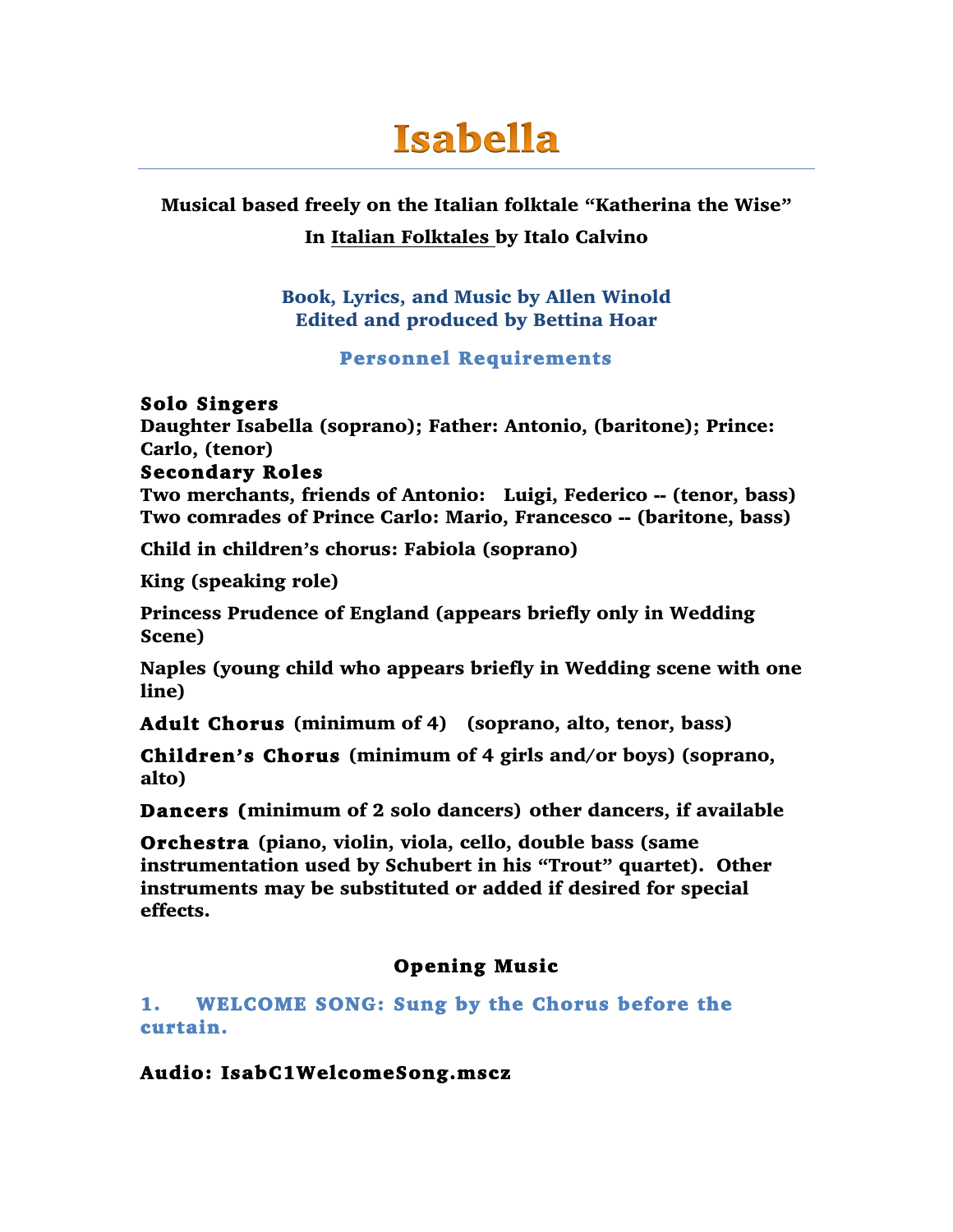*Welcome to the theater. How could anything be greater? Than acting, singing and dance, Tragedy, Comedy, and Romance*

*Everyone's getting ready Everything's getting heady*

*Players are tuning, (Tuning pitches G D A E\_\_\_ played on violin) Actors are mooning, Oh, Oh, Oh, \_\_\_ Singers are crooning La La La La La La La \_\_\_\_\_\_\_(C E G C'G E C\_\_\_) Clowns are buffooning Ha Ha Ha Ha Ha Ha Ha*\_\_\_\_\_\_ (C' B A G F E D C) *Dancers are stretching, (with dancers stretching motions) Workers are fetching. (workers bring cartons) Critics are moping, (show critic writing pad and Backers are hoping Everyone's ready to go*

*(6/8 slower) Our story begins many years ago In a land far away Our characters you will soon get to know In a very special way*

(The following lines are to be spoken by three chorus members.)

*The merchant Antonio is wealthy He is kind, hard working, and healthy His daughter Isabella is smart She is lovely and has a big heart The prince, Don Carlo, is vain He is handsome, but also a pain* (The following lines are sung by complete chorus) *Now we're ready to go It's almost time for the show But first I have something to say To ward off any dismay Please turn off all your Electrical devices. And put away any Forbidden spices*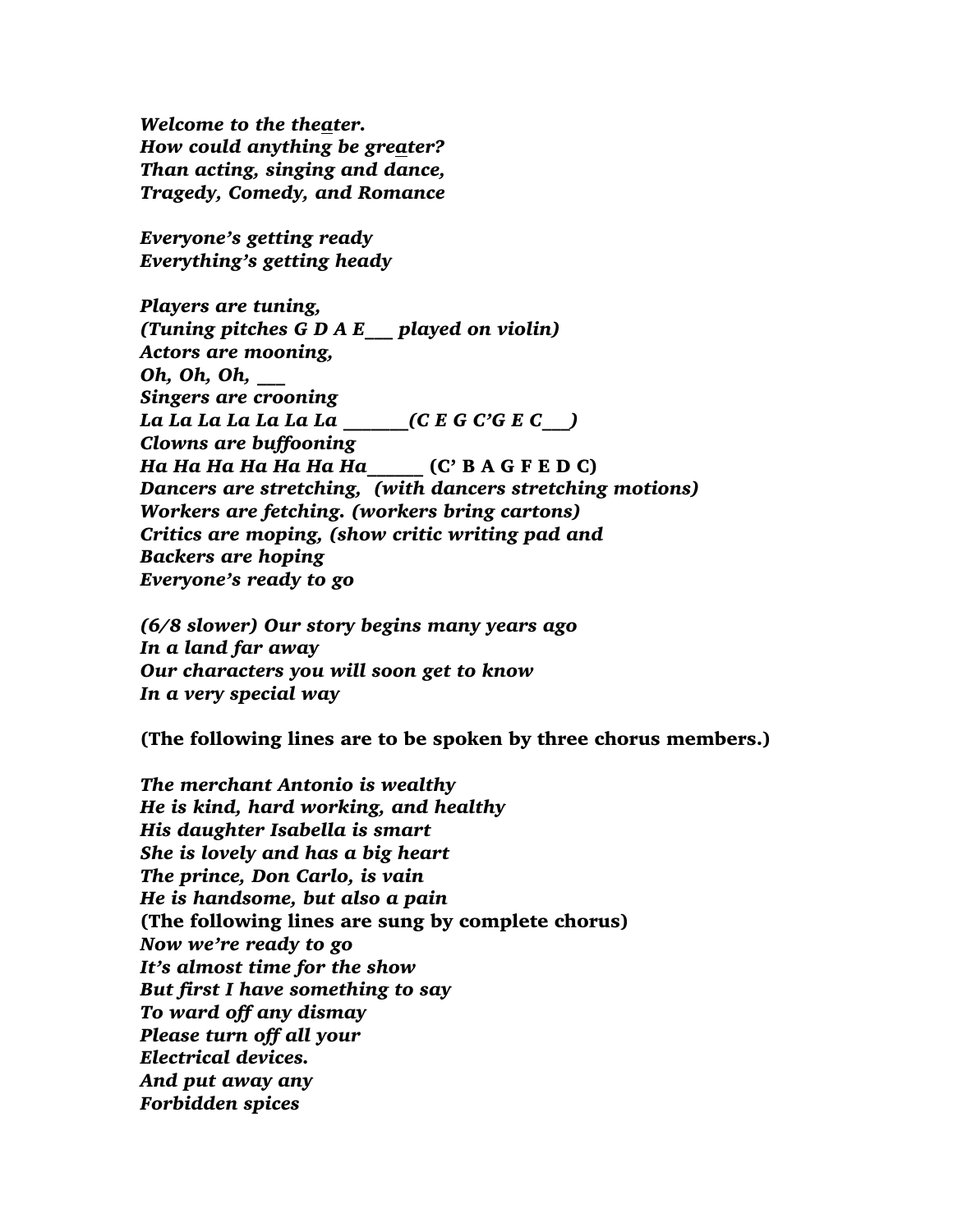*Now we are ready to go Now it is time for the show. We hope you have a wonderful night We hope that everything turns out right.*

*(2/2 Slow) Welcome to the theater We will see you later.* 

### Act One Scene One: The Home of Isabella and Antonio

As curtain opens Antonio is pacing back and forth, nodding his head and wringing his hands.

Knock on door; Luigi and Federico enter:

Antonio: My dear friends, thank you for coming. I need your advice Luigi, Federico together: What's wrong? Antonio: My poor daughter, Isabella, is still lamenting the death of her mother. This has gone on for weeks now and I don't know what to do. Federico: The poor child. Luigi: How can we help?

Antonio: Let me tell you the whole story

### 2. ISABELLA SONG (sung by Antonio, Luigi, and Federico)

### Audio:IsabD2IsabellaSong.mscz

*Isabella, she's unhappy, she just sits there, and she sighs. Isabella always tries hard to conceal tears in her eyes Since her poor mother died I have lovingly tried But she keeps right on moaning and now I don't know what do, so I say Isabella needs a fella, (Luigi) or a hobby, (Federico) or a job*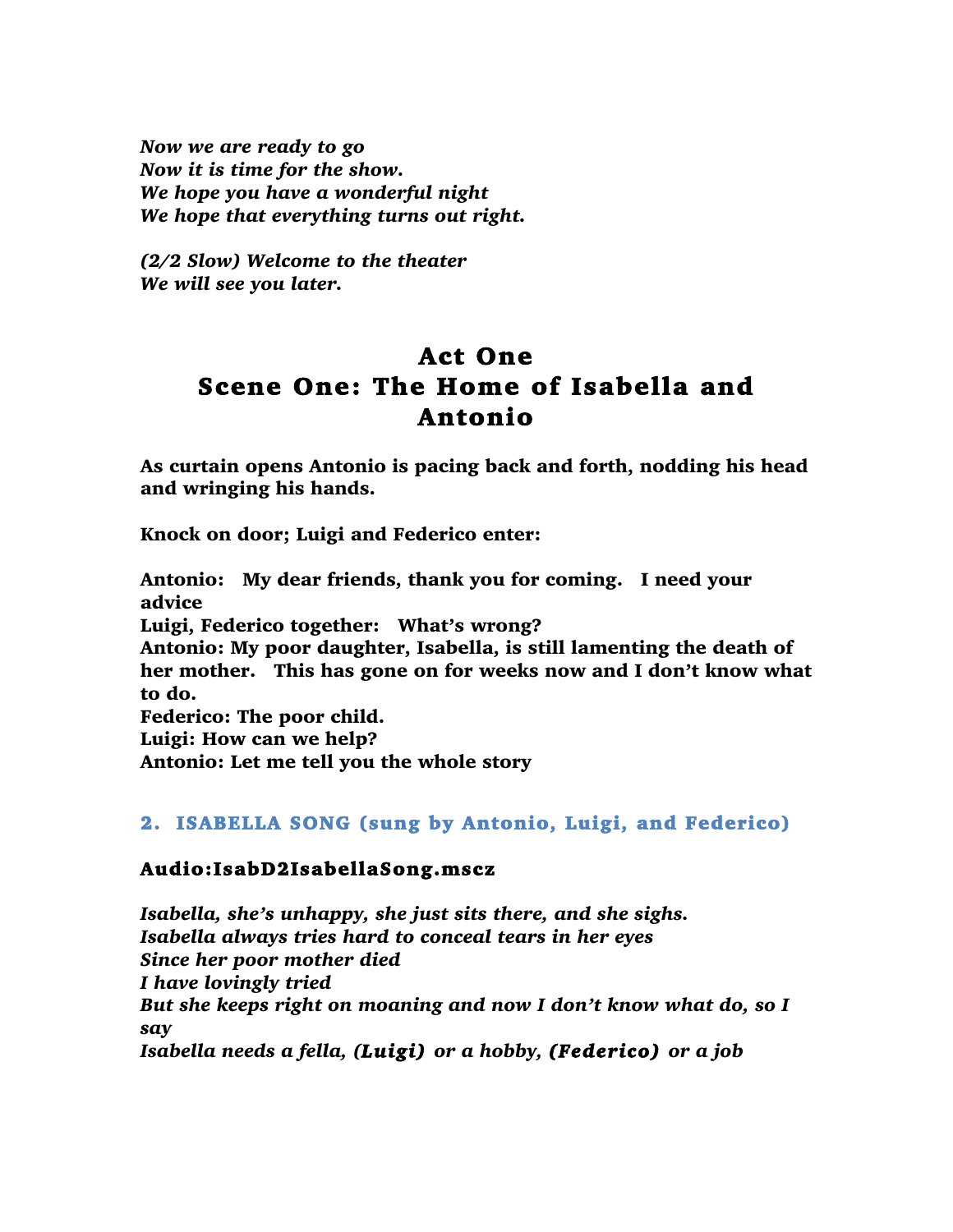*(All three singers) Isabella needs to take heart Needs a free start, and a chance to begin life again, And a chance to begin life again.*

*(Luigi)* Look. Watch her pacing back and forth in her room. *(Federico)* Listen to her and you'll see what I mean.

3. MAMA (Sung by Isabella)

#### Audio: IsabE3MamaMama.mscz

*Mama, Mama, I love you so. Mama, Mama, why did you go? Help me, lead me, Oh, I need thee.*

(spoken) Luigi: Now we know what you mean. She sounds so sad. Federico: Yes, but she still has her beautiful voice. Luigi: And she's so intelligent Antonio: Wait. I know what she can do. Luigi & Federico: What? Antonio: Music education Luigi & Federico: What's music education Antonio: Let me tell you

#### 4. MUSIC EDUCATION (sung by Antonio, Luigi, and Federico)

### Audio: IsabF4MusicEducaiton.mscz

(Antonio) *What is that wondrous thing? That makes us want to sing? Even though we cannot sing in tune? Well, it must be Music Education, Music Education, Music Education (Federico and Luigi)*

*What makes us take a chance? Jump up and dare to dance? Even though we look like a buffoon? Well, it must be Music Education, Music Education, Music Education*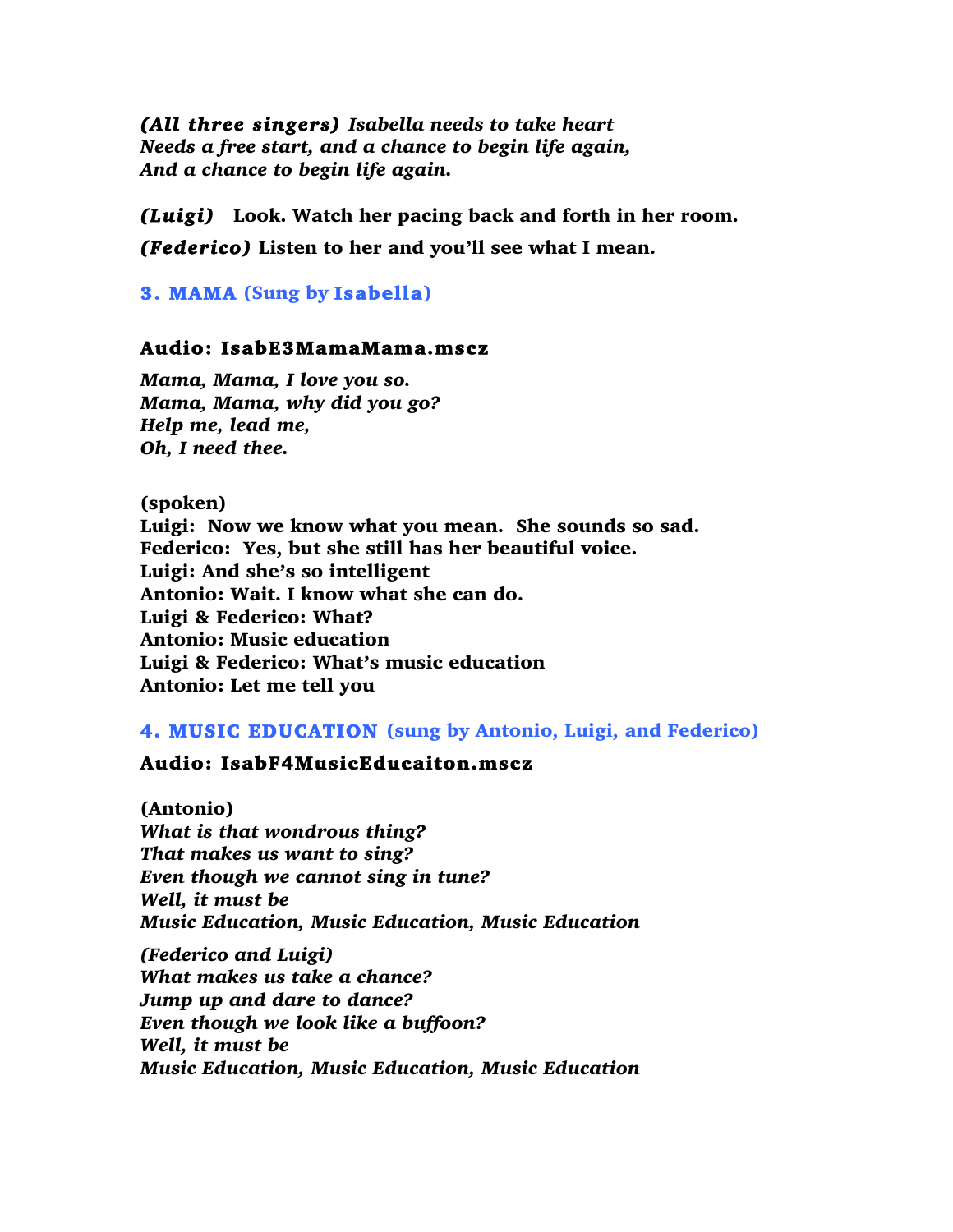*(*Antonio) *Forget psychology,* (Luigi) *biology,* (Federico) *theology,* (all) *statistics* (Luigi) *Geography,* (Federico) *cartography,* (Antonio) *photography,* (Luigi) (all) *linguistics (All) They can't hold a candle To Bach, Brahms, or Handel,*  (Antonio) *They just can't take it,*  (Luigi and Federico) *They just fake it, (All) So lets stick with what can make it, Shake and bake it*

*(Antonio) Let's teach the world to sing (Federico) Let's teach them everything (Luigi) From classical to rock and roll (All) And we'll do it with Music Education, Music Education, Music Education*

*(All) Let's teach them note and chord, And be sure they're never bored Even if they sing the whole day long Give them Music Education, Music Education, Music Education*

*Music Education, Music Education, Music Education*

*YEAH!*

### Act One: Scene Two: Isabella's School for Music education

Children are milling around talking and laughing.

One of the children: I don't see why we have to study so hard. Who cares if you know math or music or anything.

Other Children: Yeah! That's right! Who cares what you know? Fabiola: OK everybody, settle down and listen to me.

#### 5. DUMB SONG (sung by Fabiola)

Audio:IsabG5DumbSong.mscz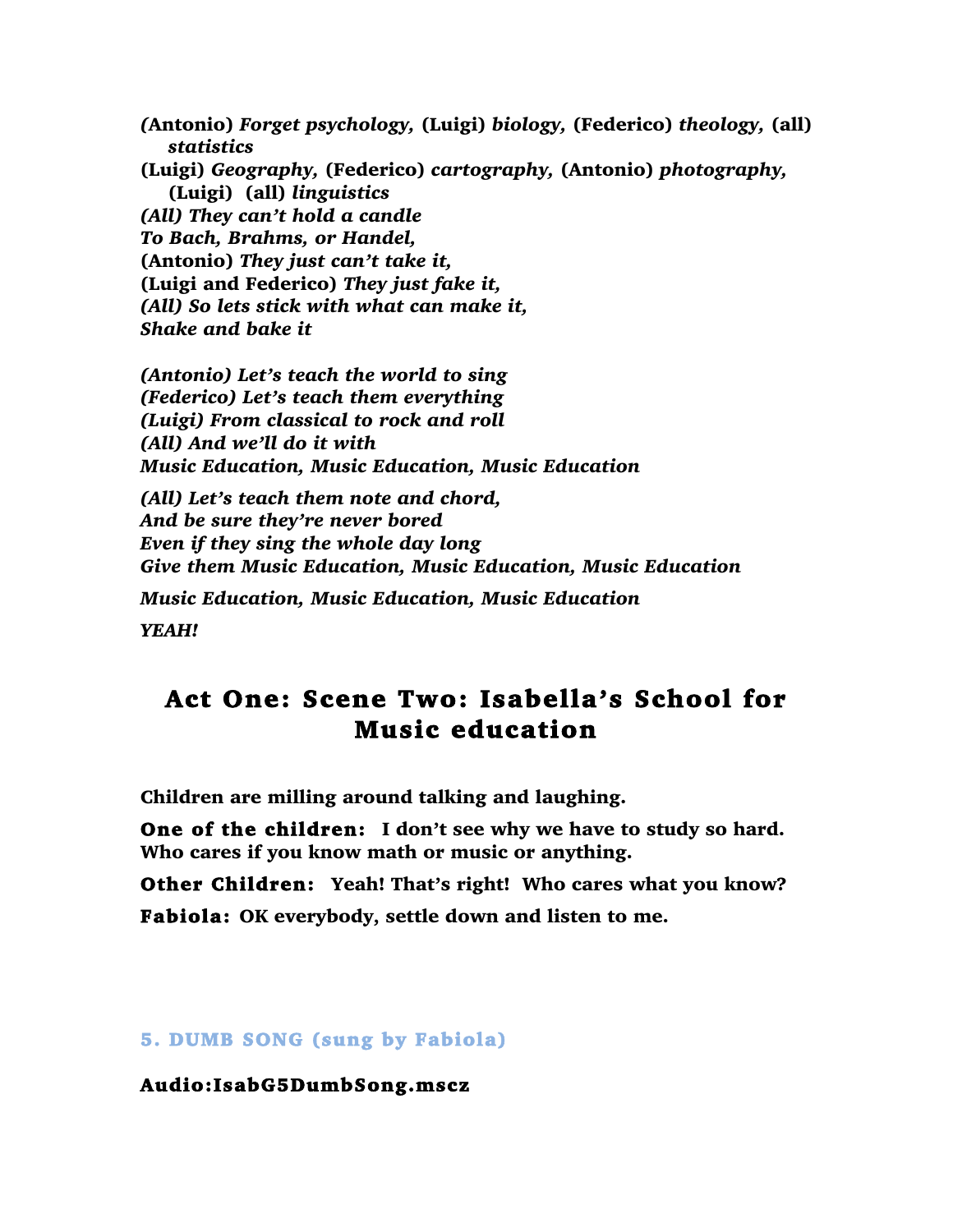*You don't have to be dumb, You don't have to be a fool So don't be a crumb And think you're being cool You don't have to be bad You don't have to play the fool What we learn now in school Could really help us some day To live a good life To live a good life*

Isabella enters

Children: Good Morning Isabella.

Isabella: Good morning everyone. Yesterday you had some problems singing and hearing half steps and whole steps, so today we are going to learn two songs that should help you learn to hear them.

Children: moaning and sighing and saying at different times: Oh that sounds hard, ugh, oh no, etc.

Isabella: OK, that's enough. You'll see! It won't be hard at all. You have the music to this song – so, I'll start and you follow.

### 6. HALF WHOLE RAG

### Audio: IsabH6HalfWholeRag.mscx

### Half step

(First time sung by Isabella, second time by all the girls.) *Half step, I love you I want lots of you Half step you make me so happy Half step, you're sensual You're quite essential In every melody Half step, I pray you Please let me play you Half steps what say you? Do I dismay you? Did I betray you?*

Orchestra Continues "Half Step Rag" Girls and Isabella dance.

### Whole Step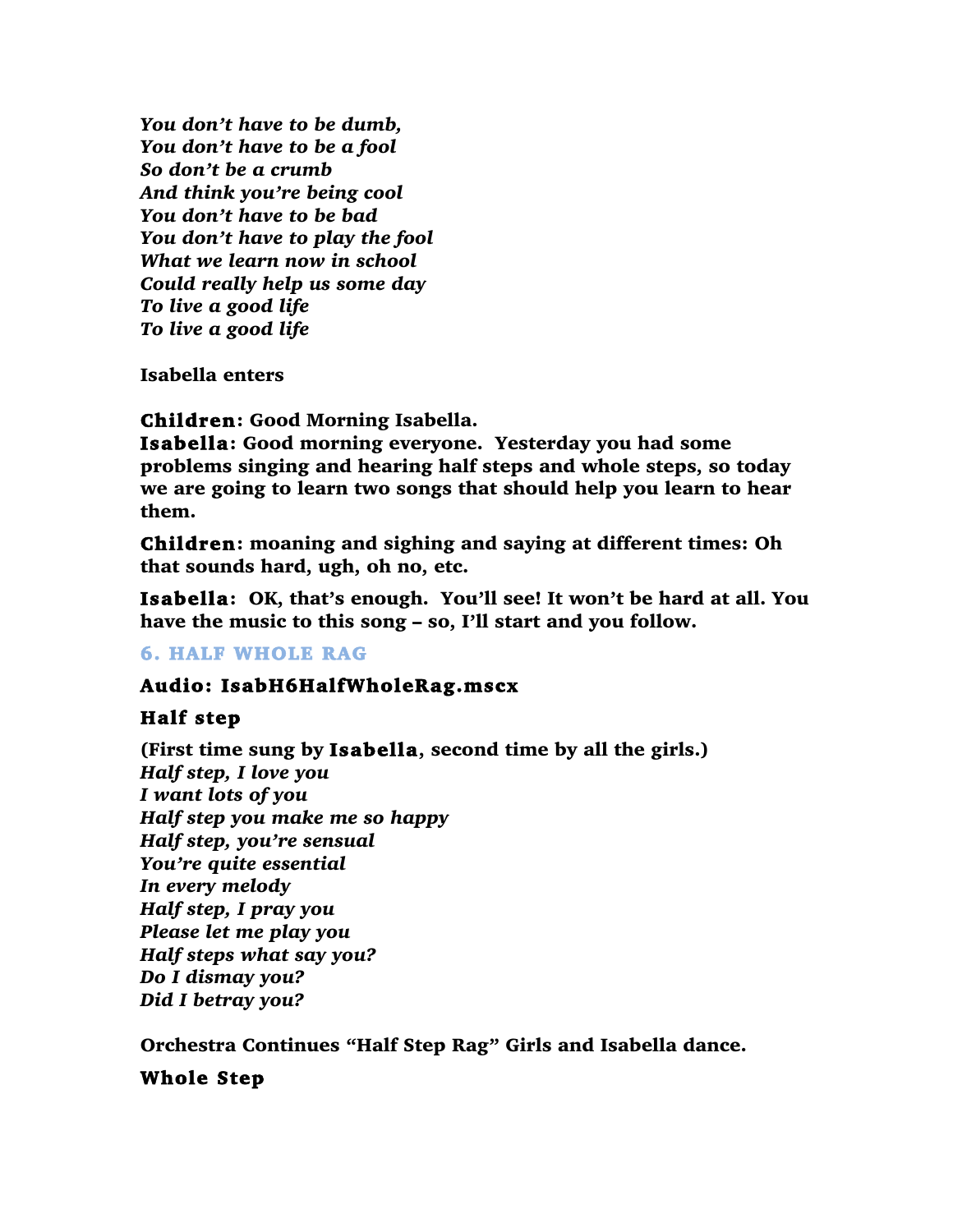(First time sung by Isabella, second time by all the students) *Whole step, a big whole step, you're a whole step indeed Whole step, a big whole step, you are just what we need! Whole step, you're the joy of my life,. You'll lead us to the top. You'll never, ever stop*

*And we'll stay with you, and we'll play with you*

*And we'll learn from you, never turn from you* 

*In a wonderful, glorious world*

*We'll learn how to play with you. We'll learn what to say with you*

*Stay with you, each day with you.*

Orchestra continues "Whole Steps". Girls and Isabella dance.

Isabella: Ok now let's see if you can hear these. Chiara will play some half steps and whole steps and I'll call on you to tell me what you hear

(Isabella calls on different students by name to tell what intervals they hear. Most of them get it right and she praises them, when they don't she sings the beginning of the correct tune, and then gives them another chance. She is always sweet and encouraging)

Prince Carlo, Mario and Francesco enter as this little quiz is going on.

Isabella: And who might you be, to burst in here like this while we are having our music education lesson.

### 7. WE'RE FOR PRINCE CARLO (Sung by Prince Carlo, Mario and Francesco.)

### Audio:IsabH6PrinceCarlo.mscx

The instrumental parts may be played by violin, viola, and cello as given in the score list or by three trumpets as given in the supplemental score list.

*Carlo: I am Prince Carlo. I've got the right stuff Mario and Francesco: He is Prince Carlo. He's smart and he's tough. Carlo: I am Prince Carlo; I'll show you the way Mario and Francesco: He is Prince Carlo; He'll brighten your day Carlo: And I never will stop, Till I get to the top, Every thing will be fine*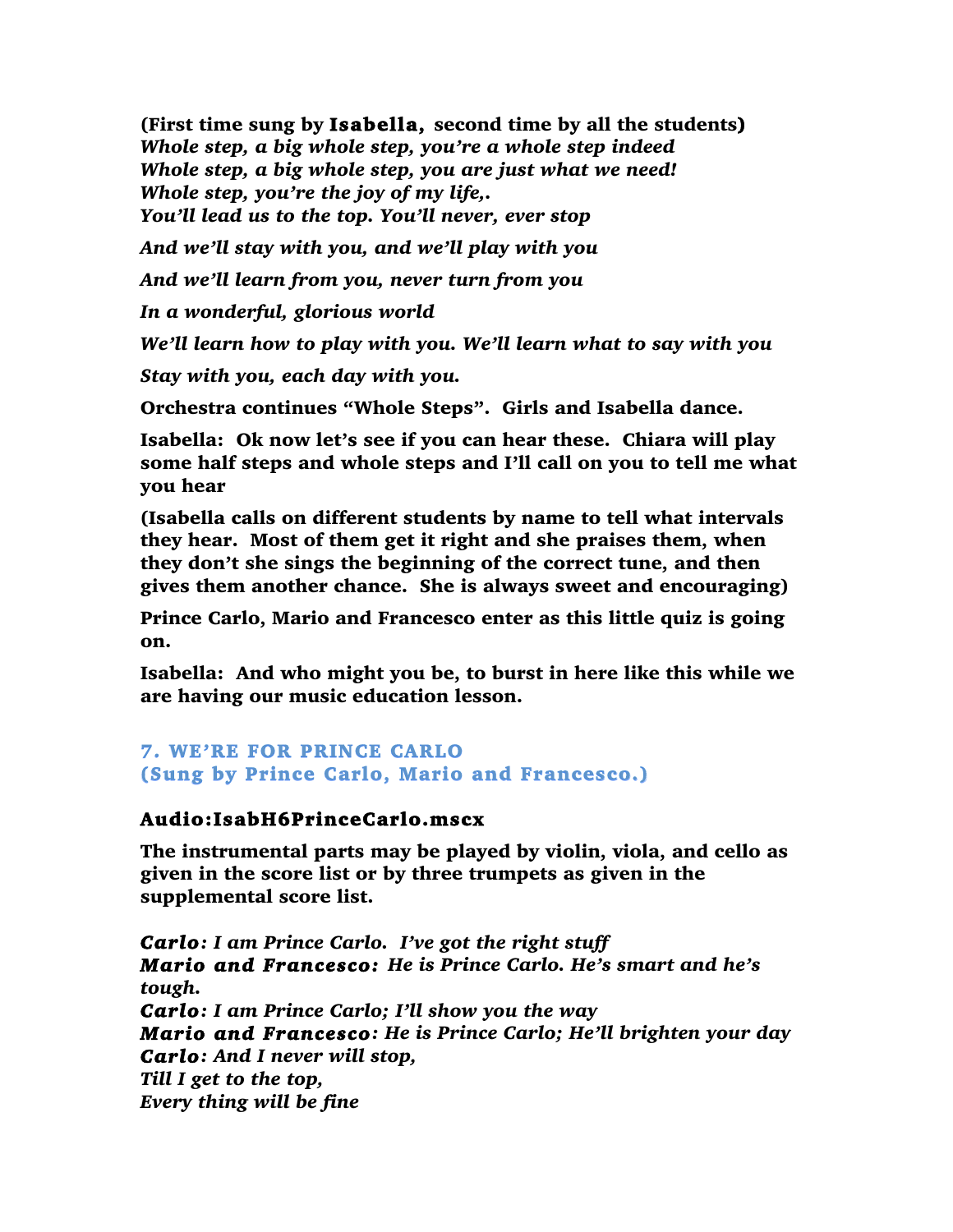*And the world will be mine And I'll marry a princess and Live till I'm Ninety and That will be wonderful* Mario and Francesco: *That will be wonderful* Carlo, Mario and Francesco: *That will be wonderful That will be wonderful*

Isabella*:* (spoken) OK Prince Carlo, that's what you're going to do. But, for now, show me what you can do. Can you tell a half step from a whole step?

Carlo: (worried) Why, uh, uh, (defiant) Of course I can!!

(She plays a half step. He says "that's a whole step and she slaps him hard. He runs out of the room shouting , "How dare you speak that way and slap a royal prince? You'll be sorry, mark my words"

## Act One: Scene Three: Prince Carlo's Room in the Royal Castle

(Carlo is furiously pacing back and forth alone.)

Carlo: Who does this Isabella think she is? Does she think she can slap a royal prince? I'll get even with her. *(Paces back and forth)*

Mario and Francesco enter.

Carlo: Comrades, thank you for coming. I think I know what to do to punish Isabella for the way she treated me. I'm going to marry her and get her to apologize.

Mario and Francesco (alternating lines): M: Excellent! F: Great Idea. M: Leave it to the prince to solve this problem. F: It's a great way to punish Isabella. M: Yeah, especially after the horrible thing she did to Don Carlo.

King (enters while Carlo is speaking) What am I hearing, Carlo? Are you planning to marry a commoner? --- a music teacher?

Carlo: Yes father, it's the only way we can maintain the honor of the royal family. I will marry her and then tell her that she must apologize for the slap she gave me. If not, I shall have her put in the dungeon until she comes to her senses.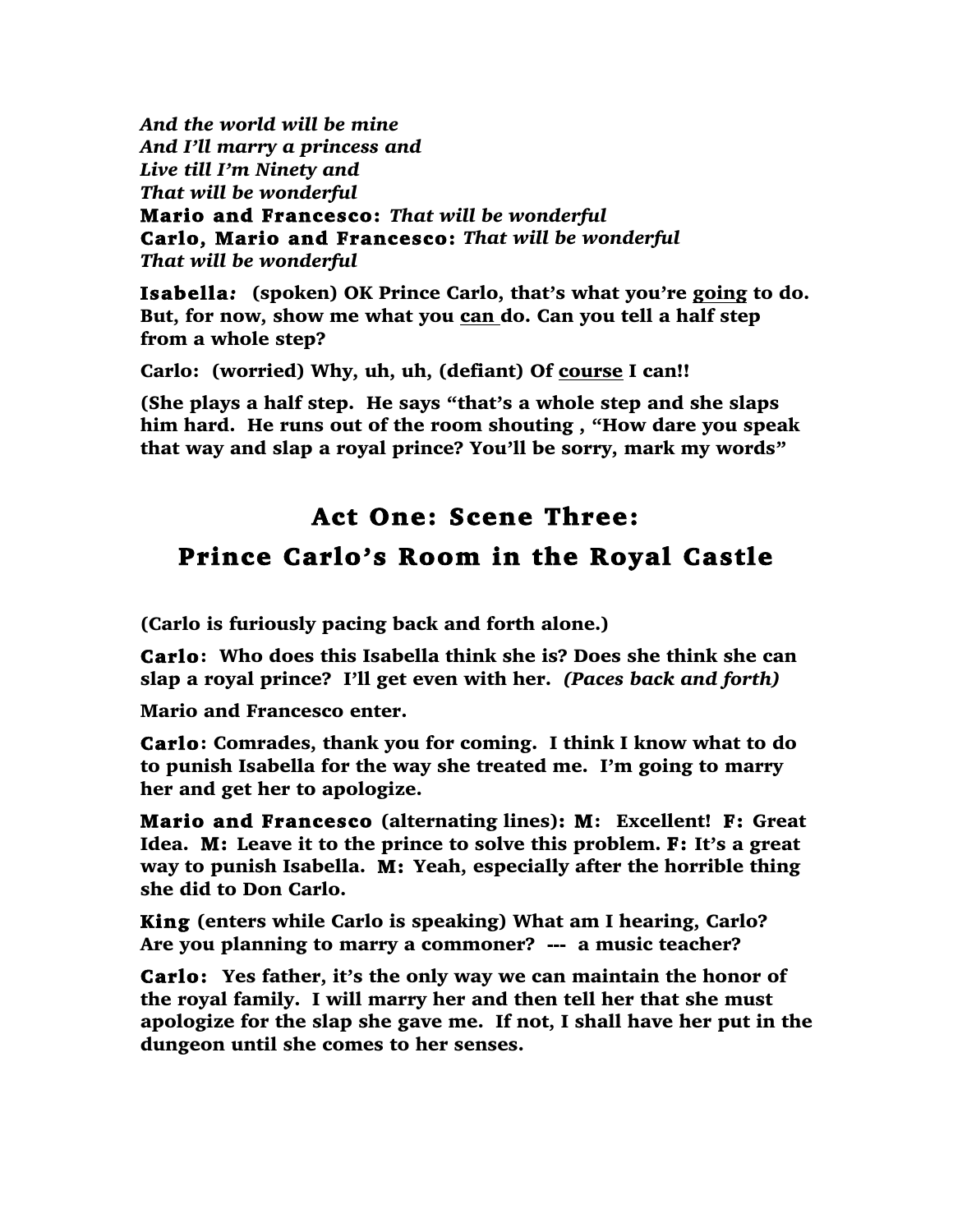King: Ah ha! My son now you are behaving like a true nobleman! I will send the Chancellor to speak to the merchant, Antonio and tell him that his daughter must marry my son.

### Act One: Scene Four: The Home of Isabella and Antonio

Antonio: Dearest Isabella, I have some shocking news. The King's Chancellor has just told me that you, my beloved daughter, will have to marry the King's son, Prince Carlo. If you refuse, I will lose my business and you will lose your beloved music school. What can we do?

Isabella: Dear Father, I can understand your concern. But I think this might work out somehow. I know that Prince Carlo is a horribly vain person and I know he does not seem like a good choice for a husband. But what you may not know is that my beloved mother told me shortly before her death that she thought that Prince Carlo, despite his vanity and immaturity, might still be an ideal person for me to marry. She thought that behind his braggadocio manner there was a genuinely kind, helpful, and loving heart, who might marry a commoner.

Antonio: Dear Isabella. If your mother felt that way and if you feel that way then who am I to disagree with the two women I love most in this whole world. I will tell the Chancellor to tell the King that you will marry Prince Carlo.

## Act One: Scene Five: Beautiful Chapel in the Royal Castle

(Performed on full stage)

It is the Wedding of Isabella and Carlo: The chorus sings the bridal chorus,

8. Hail the Bride and Groom (Based freely on elements from Wagner's Wedding March from Lohengrin). (Performed by full chorus and orchestra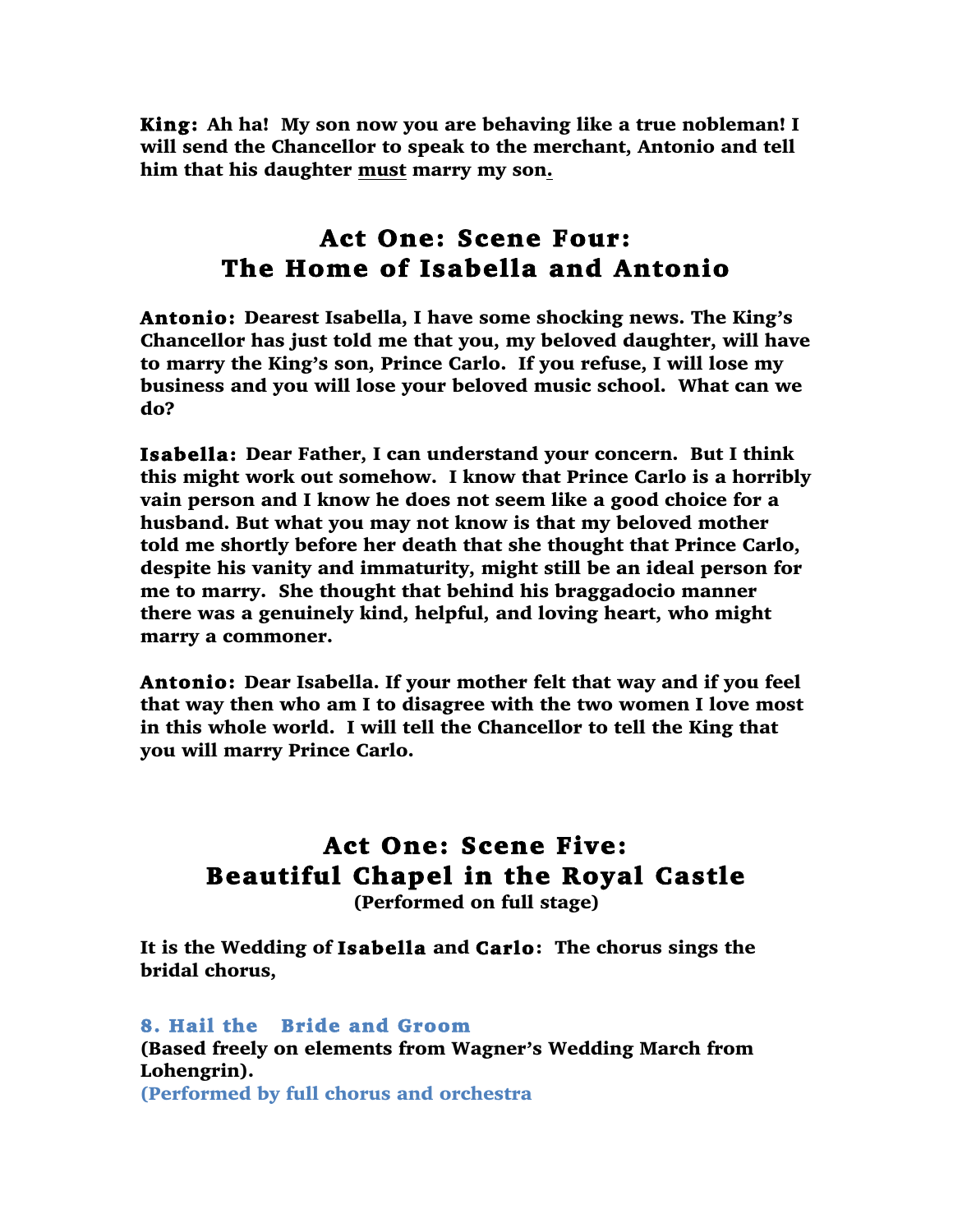### Audio: J8HailBrideGroom.mscz

Hail the Bride and Groom In this lovely room They will pledge eternal love Help will come to them from above Their two hearts will blend Their love will never end So Hail The Bride and Groom Hail the Bride and Groom

Priest: (spoken) Dearly Beloved we are gathered here together to celebrate the marriage of Prince Carlo and the Isabella… (curtains close as the ceremony begins).

### Act One: Scene Six: Prince Carlo's Bedroom

Isabella: Well, here we are.

Carlo: Yes, here we are and now you must apologize for the slap you gave me.

Isabella: Apologize? Never!

Carlo: If you don't, I will put you in the dungeon.

Isabella: Never, never, never!!

Carlo: OK Guards! Come and put this disloyal woman in the dungeon.

### Act One: Scene Seven: The Dungeon in the Royal Castle

(If possible, use the orchestra pit as the dungeon. This could also lead to some amusing informal exchanges between Isabella and orchestra members if desired.) The spotlight captures Isabella alone

Isabella: What have I done? Will I have to spend my whole life in this dungeon? What shall I do? … what shall I do??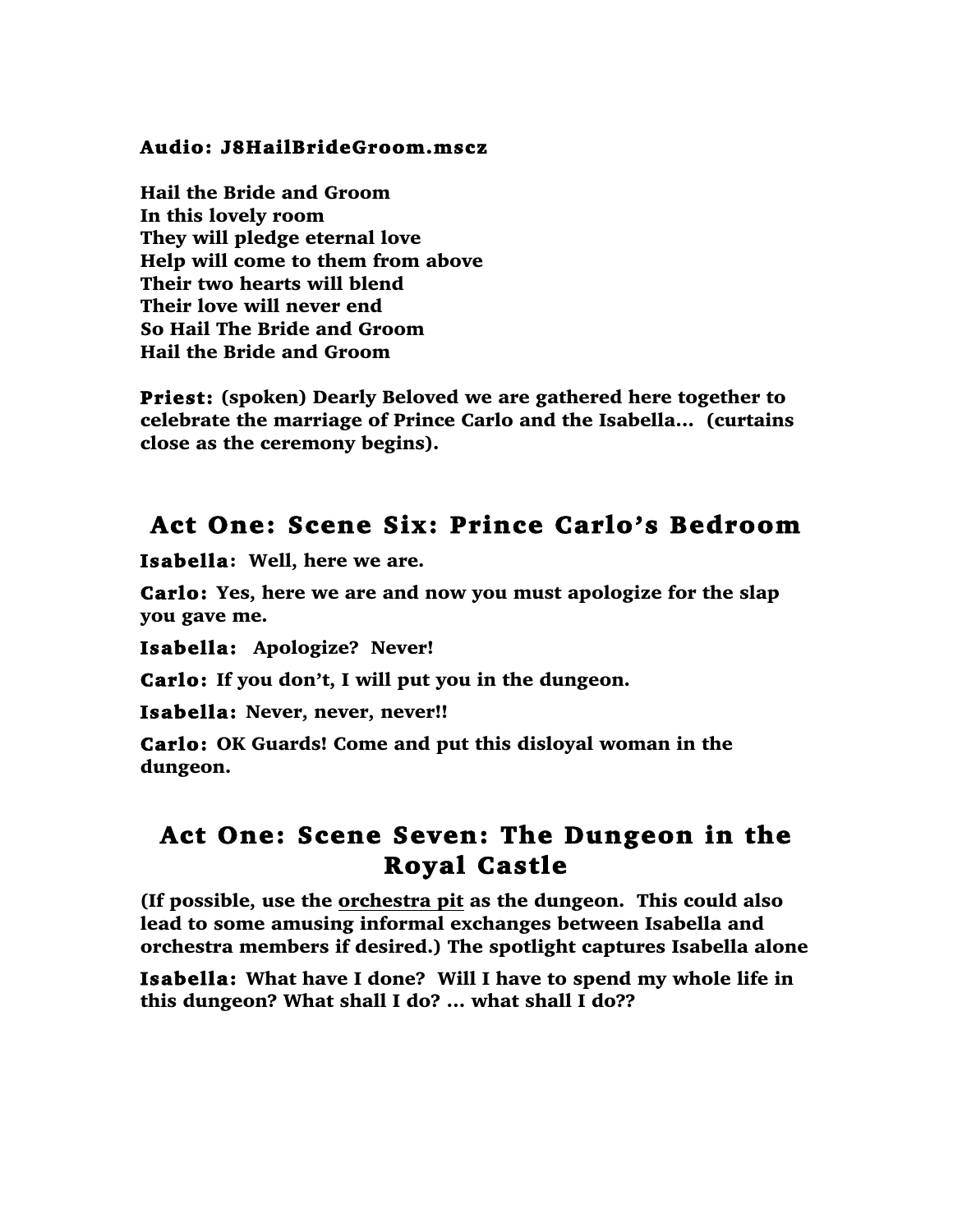### ACT TWO

### Act Two, Scene One: Prince Carlo's Bedroom Isabella is in the dungeon below

Prince Carlo: Ok, Isabella. Will you apologize for slapping me?

Isabella: Never

Prince Carlo: Ok! I'm going to travel to Naples and have a wonderful time dancing but you will not participate unless you apologize for what you did too me. If you do not apologize, you will stay forever in the dungeon! (He leaves by boat to Naples.)

9. PAPA, PAPA, Isabella sings variant of the Mama, Mama song.

#### Audio:IsabK9PapaPapa.mscx

Papa, Papa, I love you true

Papa, Papa, What should I do?

Help me! Guide me

Please don't chide me!

(Just as she finishes the song, Antonio, Francesco and Luigi come into the dungeon.

Antonio: Dear Isabella, you can stop worrying. We have built a tunnel from our house to this dungeon. However, don't you think it would be a good idea to apologize to Prince Carlo so you can leave this dungeon and have a happy life.

Isabella: Never! Never! Please, just make it possible for me to come out whenever I need to.

Antonio: All right, I will do that.

### Act Two, Scene Two: Naples

*Items below that are marked in bold and underlined in italics should be followed closely. These items are important for the end of the musical.*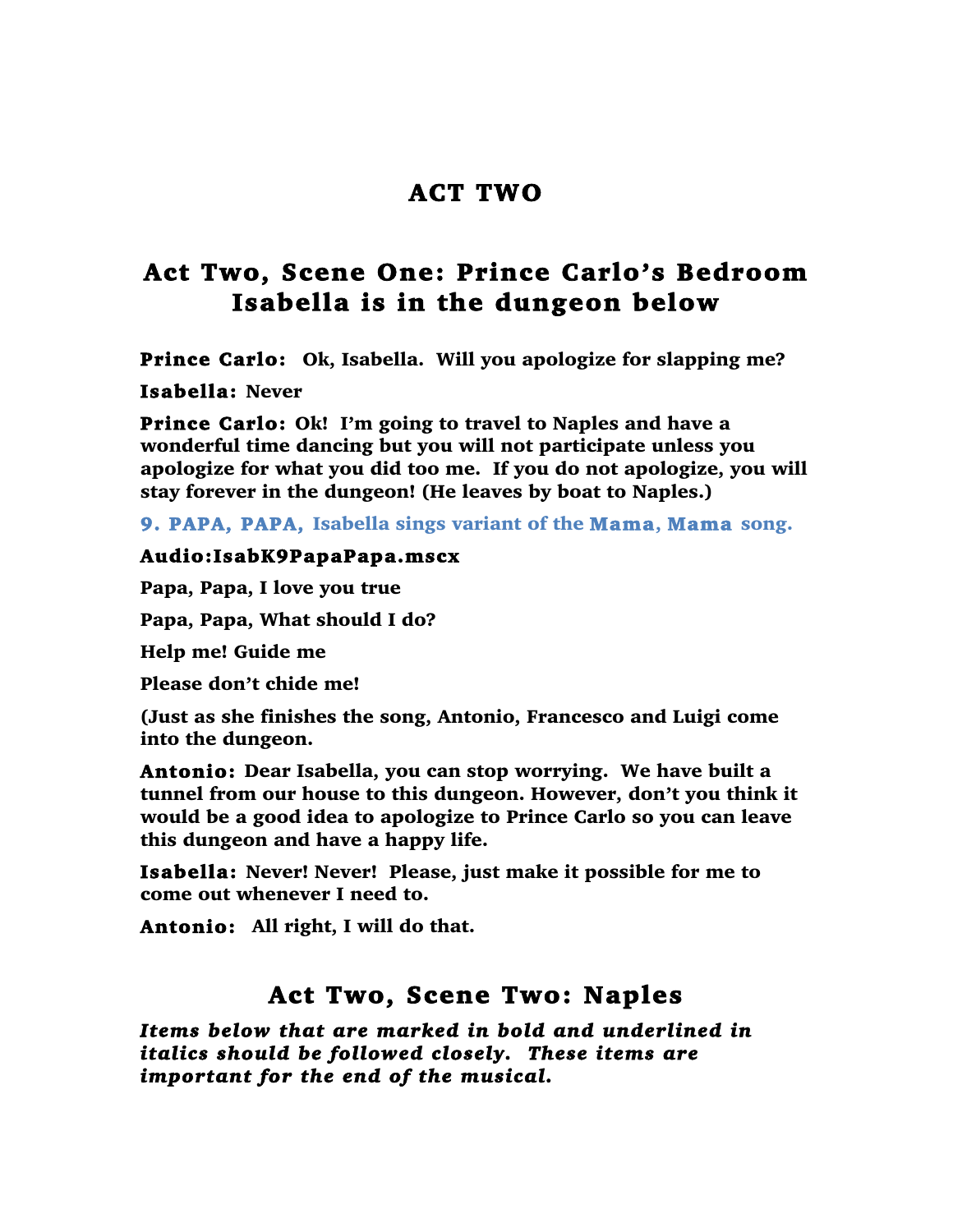Scene 2: Isabella travels by boat to Naples. Local dancers and singers are performing in the square. Isabella appears in *disguise*, with *black hair* and some *facial disguise* and wearing a *beautiful cloak*.

Isabella flirts with the unsuspecting prince, who falls for her without realizing who she is. People are milling around talking with each other. At first Carlo just dances alone rather clumsily around Isabella, while he sings to her. Then he begins dancing with her while other dancers stop and watch them

#### 10. MINUET

#### Audio:IsabL10Minuet.mus

### Prince Carlo

*Madame, are you free, Madame, hear my plea, Take a chance, And let me dance A minuet with thee*

### Isabella

*Sir, I'll tell you true What I'll never do, Is take a chance And try to dance A minuet with you*

### Prince Carlo (grabs hold of Isabella and they dance)

*Madame, I insist, This should not be missed Feel the schmaltz Of this sweet waltz And celebrate our tryst*

Prince Carlo and Isabella dance. The others watch and then they join in to dance all together.

Prince Carlo: (spoken) Dancing with you was wonderful. Now, please come to my room and let us get to know each other even better.

Isabella: (spoken) Sir, who do you think you are.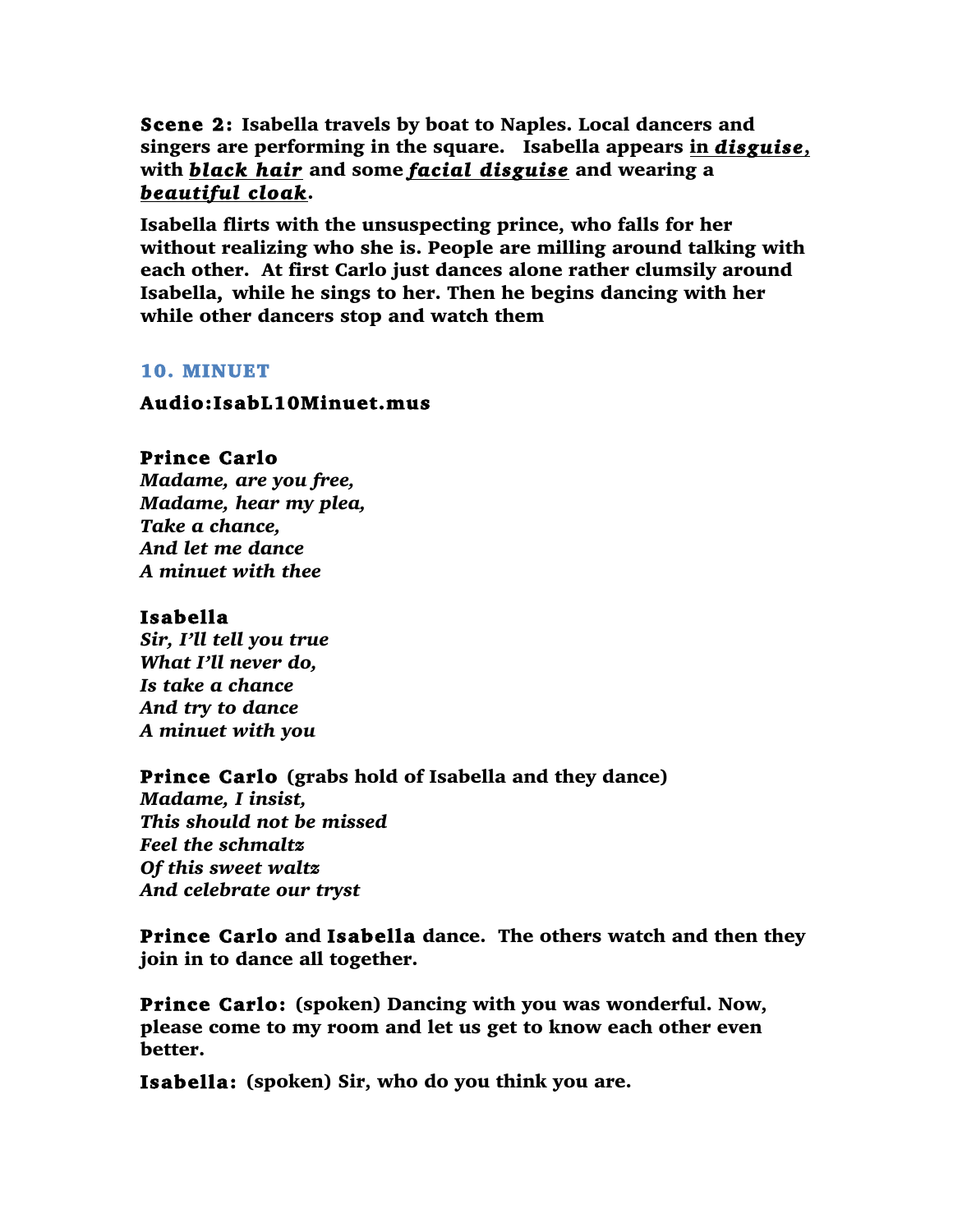Prince Carlo: (spoken) uh I am Prince -- uh -- that is I am principally known as Carlo the conqueror, but you can just call me Carlo. And also I have some lovely wine we can share.

Isabella: Yes, that sounds wonderful…

They leave together (curtain closes).

### Act 2: Scene 3: one year later

(Isabella is in her dungeon.)

Prince Carlo: So, are you still enjoying your dungeon or will you finally apologize for slapping me?

Isabella: Never, never, never!

Prince Carlo: Ok, tomorrow night I am going to Apulia to have a wonderful time at a garden party. Enjoy your (sarcastically) garden.

Prince Carlo takes his boat to Apulia, and Isabella escapes the dungeon again and follows him by boat to Apulia.

### Act 2: Scene 4: Apulia

Isabella appears in *disguise*, with *red hair,* and *large hat with a feather in it*. She flirts with Carlo who again remarks that she reminds of someone else.

Carlo grabs her and starts to dance with her. It first she resists, but finally she dances with him.

11. TARENTELLA: danced by Isabella and Carlo (and other couples)

### Audio:IsabM11Tarentella.mus

*Madam, I'm telling you It would be swell if you Dance Tarentella with me It won't be frightful, Only delightful, Try it tonight and you'll see*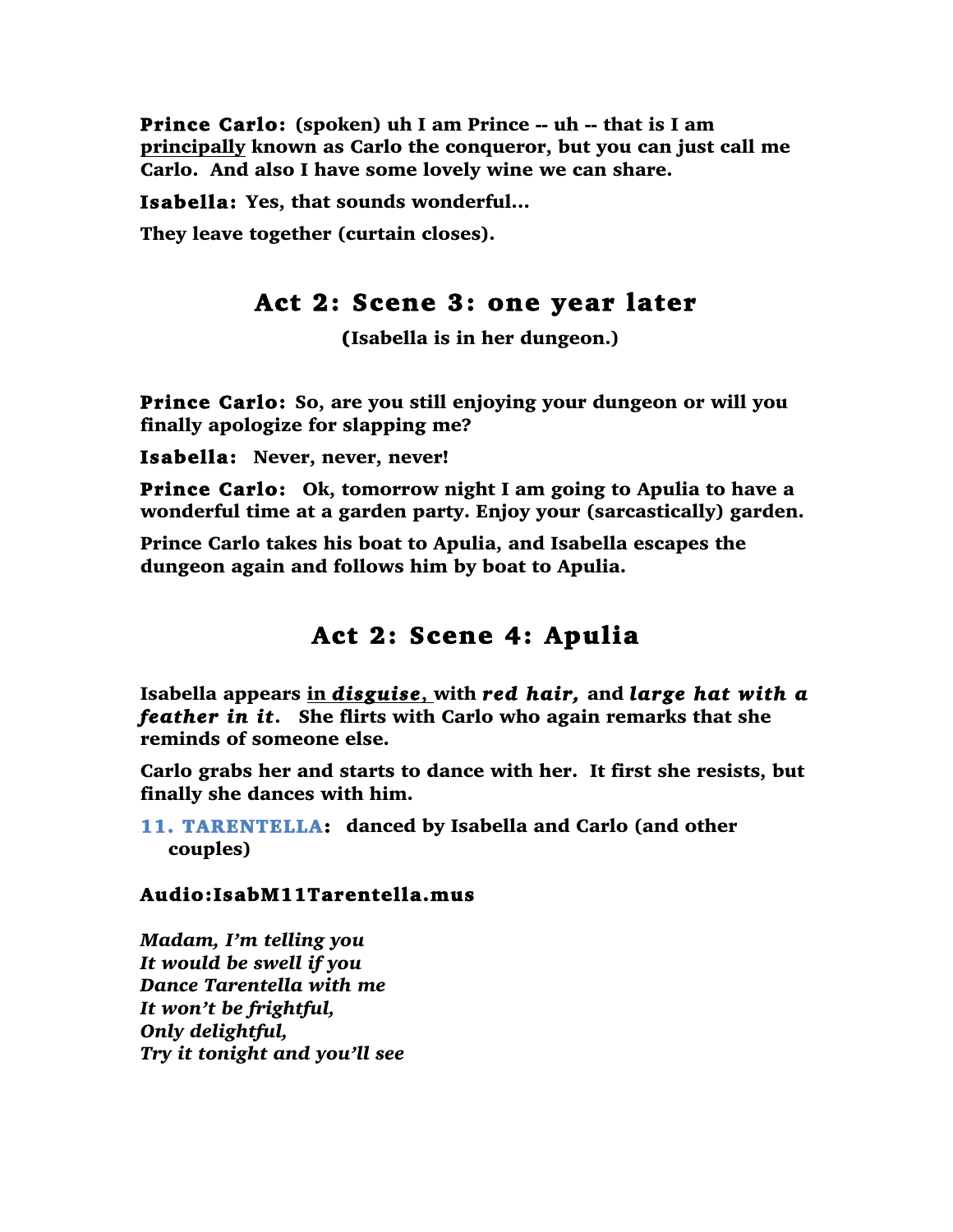Prince Carlo: (spoken) Dancing with you was wonderful. Now, please come to my room and let us get to know each other even better.

Isabella: (spoken) Sir, who do you think you are.

Prince Carlo: (spoken) uh I am Prince uh that is I am principally known as Carlo the conqueror, but you can just call me Carlo. And also I have some lovely wine we can share.

Isabella: Well, actually that sounds lovely….

They leave together (curtain closes).

# Act 2: Scene 5 One Year Later<br>Carlo (in his bedroom) and Isabella (in the dungeon)

Prince Carlo: So, are you still enjoying your dungeon? Or will you finally apologize for slapping me?

Isabella: Never, never, never!

Prince Carlo: Ok, Tomorrow night I am going to a ball in Venice to waltz the night away. Enjoy your (sarcastically) "ballroom".

Prince Carlo takes his boat to Venice, and Isabella escapes the dungeon again and follows him by boat to Venice.

### Act 2: Scene 6: Venice

Isabella appears in disguise again, wearing a beautiful ballroom costume, with *blond hair*, facial disguise and a *beautiful necklace around her neck.* 

She flirts with Carlo who again remarks that she reminds of someone else.

### 12. WALTZ

Danced by Isabella and Carlo. Based on Isabella Song (3)

### Audio:IsabN12Waltz.mscx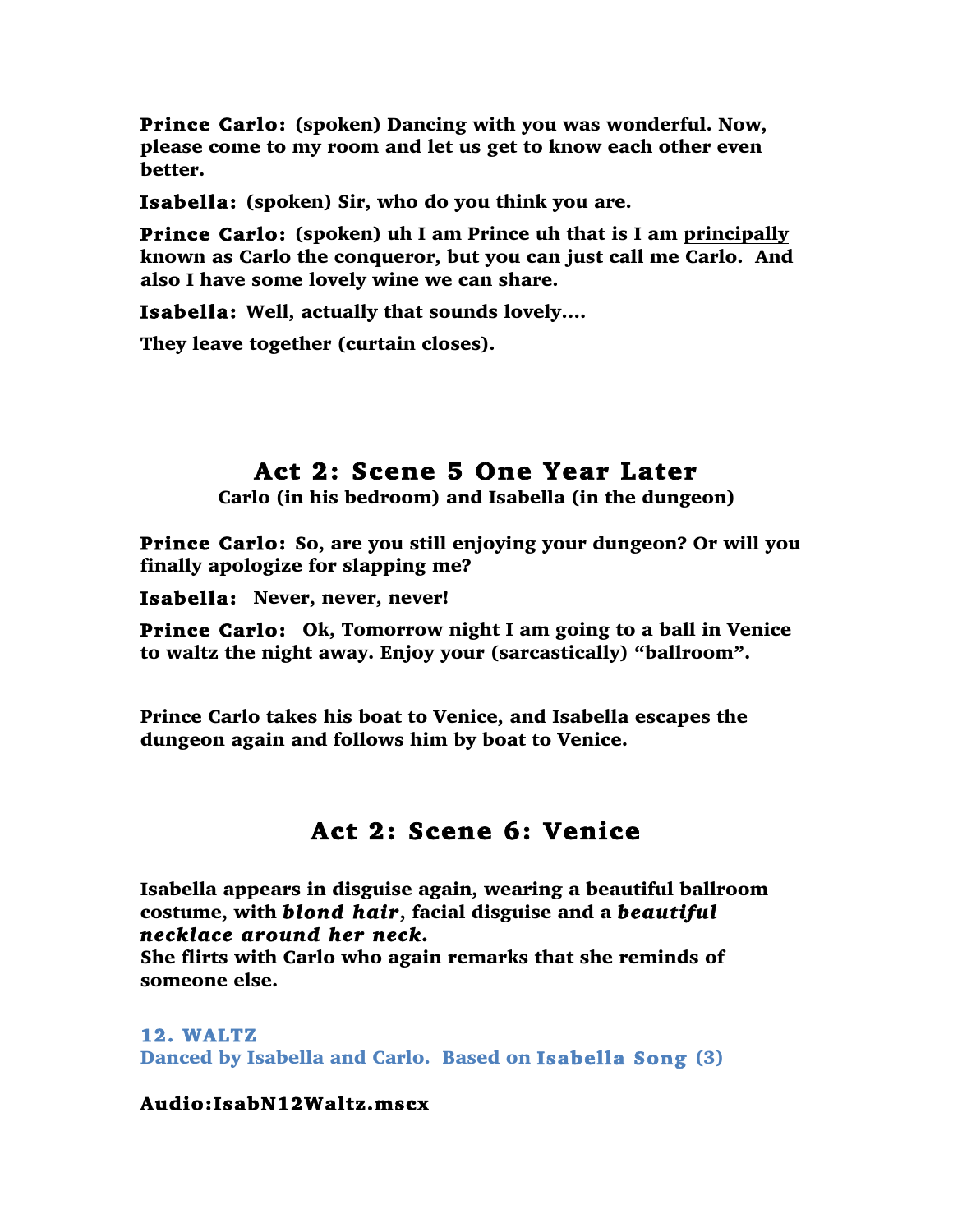There are no lyrics to this Waltz. Instead the actions of Isabella and Carlo during the dance show how they are first hesitant, then friendly, and finally dancing with rapture. Other couples join in the waltz as it comes to a stirring conclusion

Prince Carlo: (spoken) Dancing the waltz with you was wonderful. Now, please come to my room and let us get to know each other even better.

Isabella: (spoken) Sir, who do you think you are.

Prince Carlo: (spoken) I am Prince. Uh, that is I am principally known as Carlo the conqueror, but you can just call me Carlo. And also I have some lovely wine we can share.

Isabella: Well, I would like some wine (wink).

They leave together.

## Act 2: Scene 7: One year later

In the Dungeon

Prince Carlo: So, are you still enjoying your dungeon or will you finally apologize for slapping me?

Isabella: Never, never, never!

Prince Carlo: "Ok, then tomorrow I am going to marry Princess Prudence of England. "

Isabella: (with mock horror) What? Oh no! That cannot be!

Prince: "Oh yes, it can."

### Act 2: Scene 8: Same Chapel as in First Act.

Entire cast is assembled in the chapel. If possible, selected members of the audience may come on stage and sit in the pews. Prince Carlo enters and stands with Mario and Francesco. Princess Prudence of England walks down the aisle.

13. Wedding Processional

### Audio:IsabO13Processional.mscx

Freely based on variations of musical gestures in the Wagner Wedding March Sung by the whole cast.